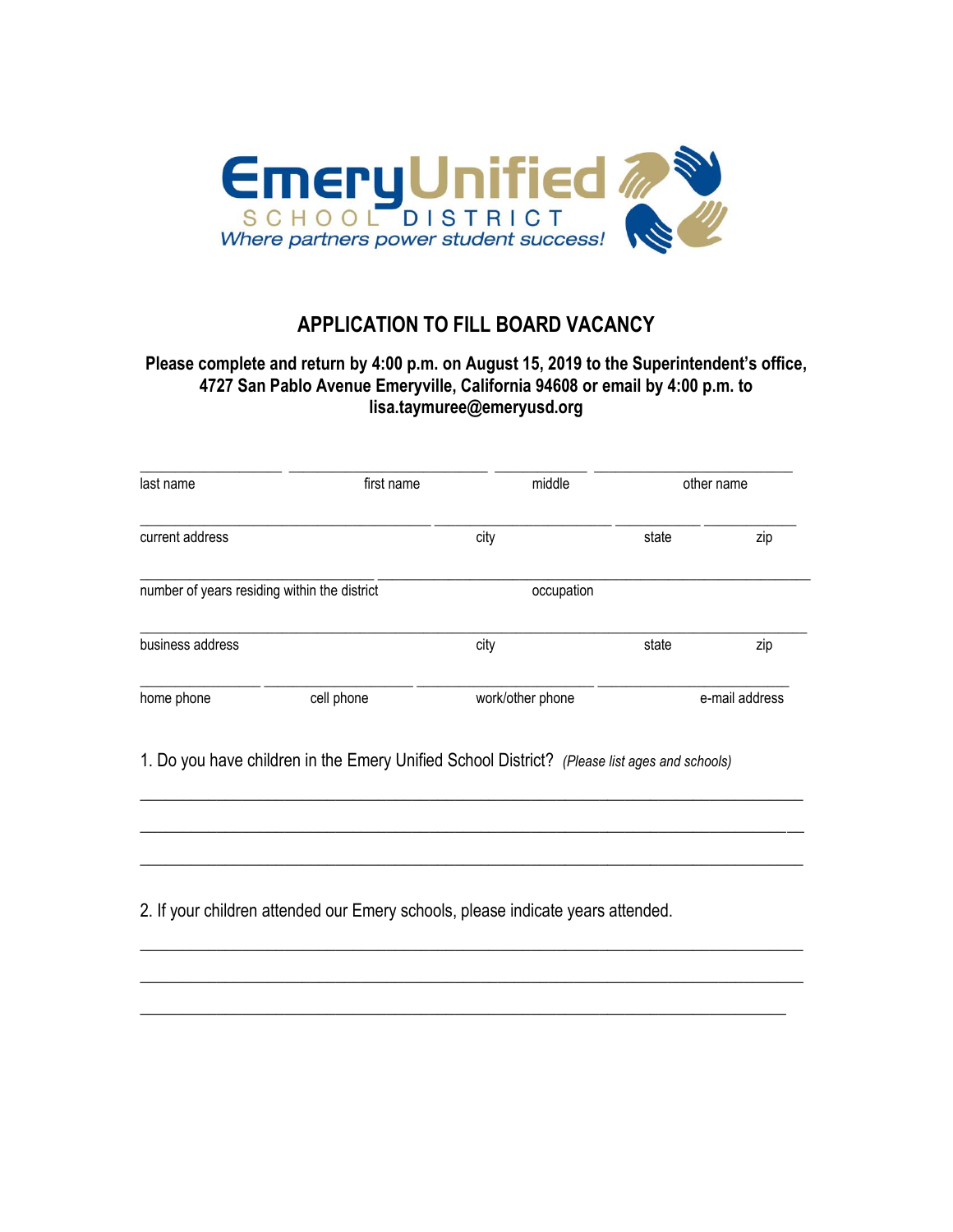3. Do you have either a personal or business relationship with any current/former board member, EUSD staff member or other City staff/officials? If so, please describe.

4. Have you worked on any school committees or participated in any school activities? (List below with dates of involvement)

5. Other community or business activities? (List below with dates of involvement)

6. Why do you want to be a school board member?

7. What do you see as the basic purpose of our public schools?

8. What do you believe should be the role of the school board member?

9. What might you contribute to our mission to serve students, parents, staff, and community?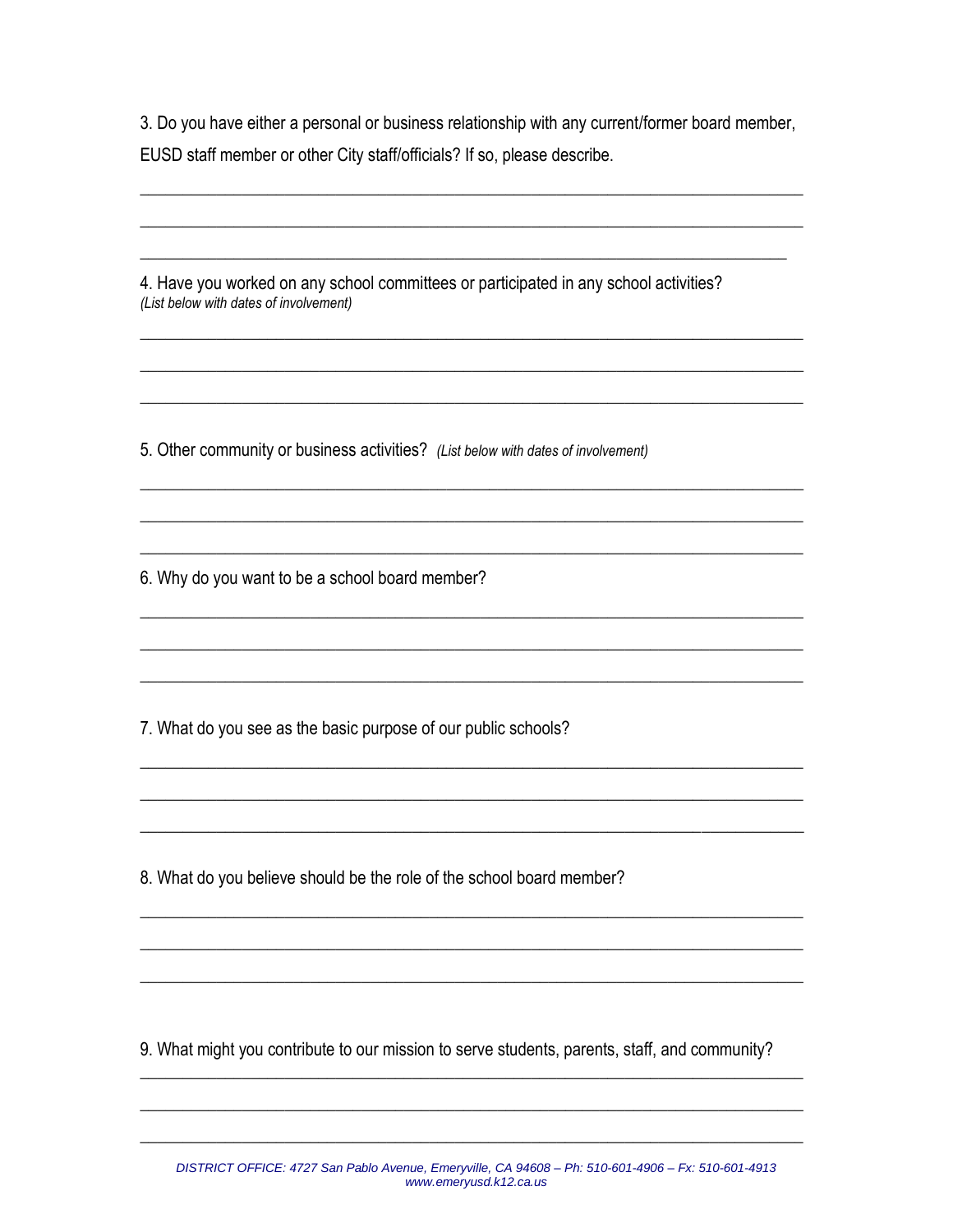10. What do you see as the strengths of the Emery Unified School District?

11. What do you see as the areas most needing improvement in the Emery Unified School District? What suggestions would you propose to make these improvements?

12. What is your understanding/view of the Emeryville Center of Community Life project?

13. What is your commitment to contributing to an effective, functioning Board?

14. Please describe your background and training to the extent that you believe it will help you serve on the Board: